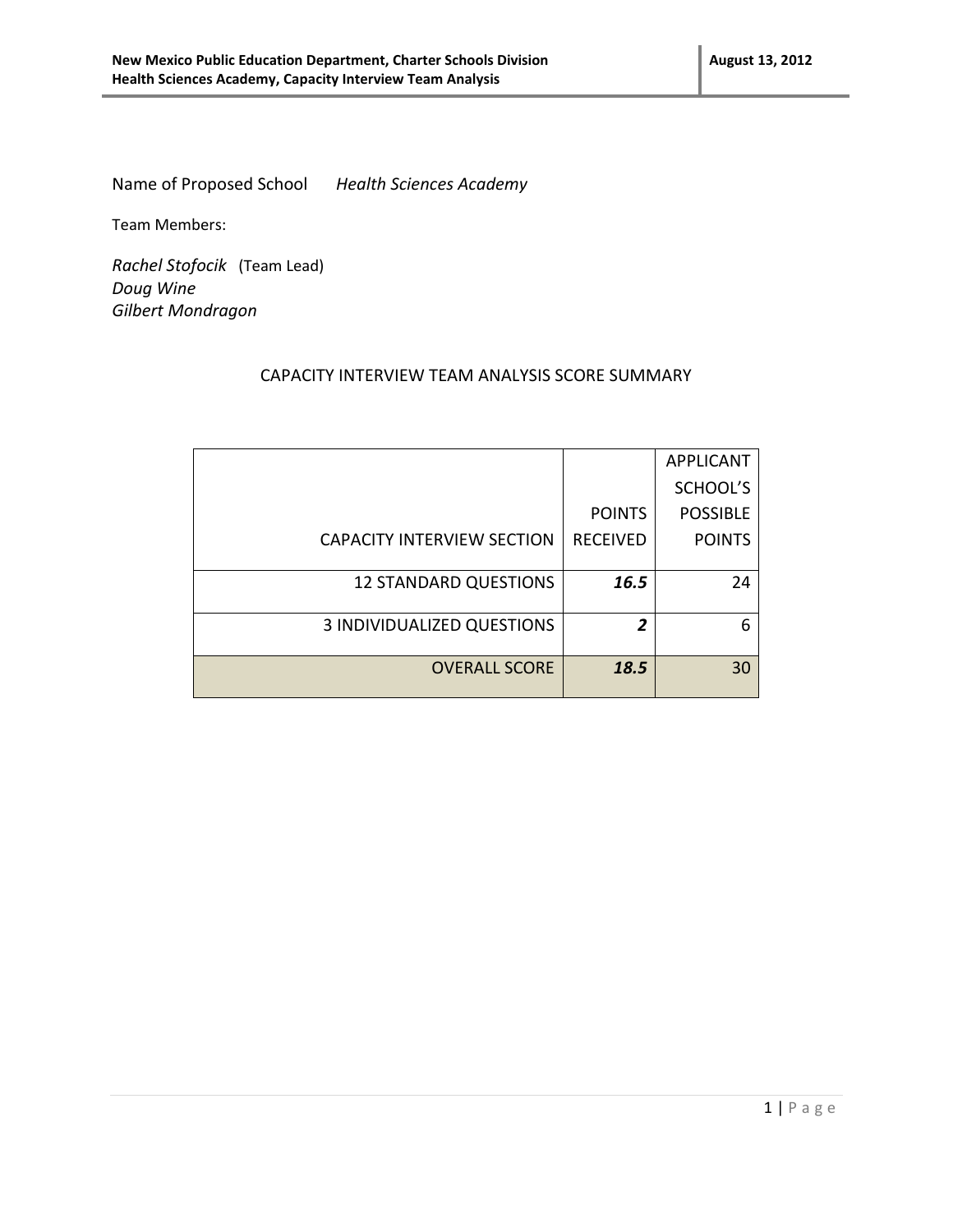| <b>Educational</b> | Describe a typical day for a student in your school. Please be as concise and specific as<br>1.                                                                                                                                                                                                                                                                                                                                                                                                                                                                                                                                                                                                                                                                             |
|--------------------|-----------------------------------------------------------------------------------------------------------------------------------------------------------------------------------------------------------------------------------------------------------------------------------------------------------------------------------------------------------------------------------------------------------------------------------------------------------------------------------------------------------------------------------------------------------------------------------------------------------------------------------------------------------------------------------------------------------------------------------------------------------------------------|
| Plan               | possible; consider the teachers, the materials, the class, the parents, ancillary staff,                                                                                                                                                                                                                                                                                                                                                                                                                                                                                                                                                                                                                                                                                    |
|                    | etc.                                                                                                                                                                                                                                                                                                                                                                                                                                                                                                                                                                                                                                                                                                                                                                        |
| 1                  | <b>Comments:</b><br>The review team determined that the school representatives did not fully answer the<br>question. Specifically, the review team agreed that the answer lacked specificity regarding<br>how the many of the activities, ideas, and goals listed (Friday curriculum, graduate students<br>helping in small clusters, ninety-minute blocks, online E2020, evening classes, remediation<br>etc.) tied to the school's mission and vision of a Health Sciences curriculum. This question<br>was designed to clarify how the founders would implement all that is proposed in their<br>application; after answering this question, the review team agreed that the symmetry of all<br>of the various components listed in the application was still not clear. |
| <b>Educational</b> | What is your plan if the school's actual enrollment population is different from the<br>2.                                                                                                                                                                                                                                                                                                                                                                                                                                                                                                                                                                                                                                                                                  |
| <b>Plan</b>        | targeted population you originally intended to serve?                                                                                                                                                                                                                                                                                                                                                                                                                                                                                                                                                                                                                                                                                                                       |
| 1.5                | <b>Comments:</b><br>The review team agreed that the school representatives did not have a specific plan, but<br>that they did a sufficient job justifying this lack of a plan by explaining the isolated and<br>unvaried population of the community that they intend to serve-97% of the community is<br>Hispanic and 100% economically disadvantaged. However, the review team also decided<br>that a plan for serving the adult population in evening classes should have been presented,<br>as this targeted population will be more difficult to recruit.                                                                                                                                                                                                              |
| Governance         | Please explain the delineated roles and responsibilities of, and the relationships<br>3.<br>between, the founders, the governing body, and the school's administration during the<br>transitional period between the planning year and the first year of operations.<br>Describe how those relationships evolve over the full term of the charter.                                                                                                                                                                                                                                                                                                                                                                                                                          |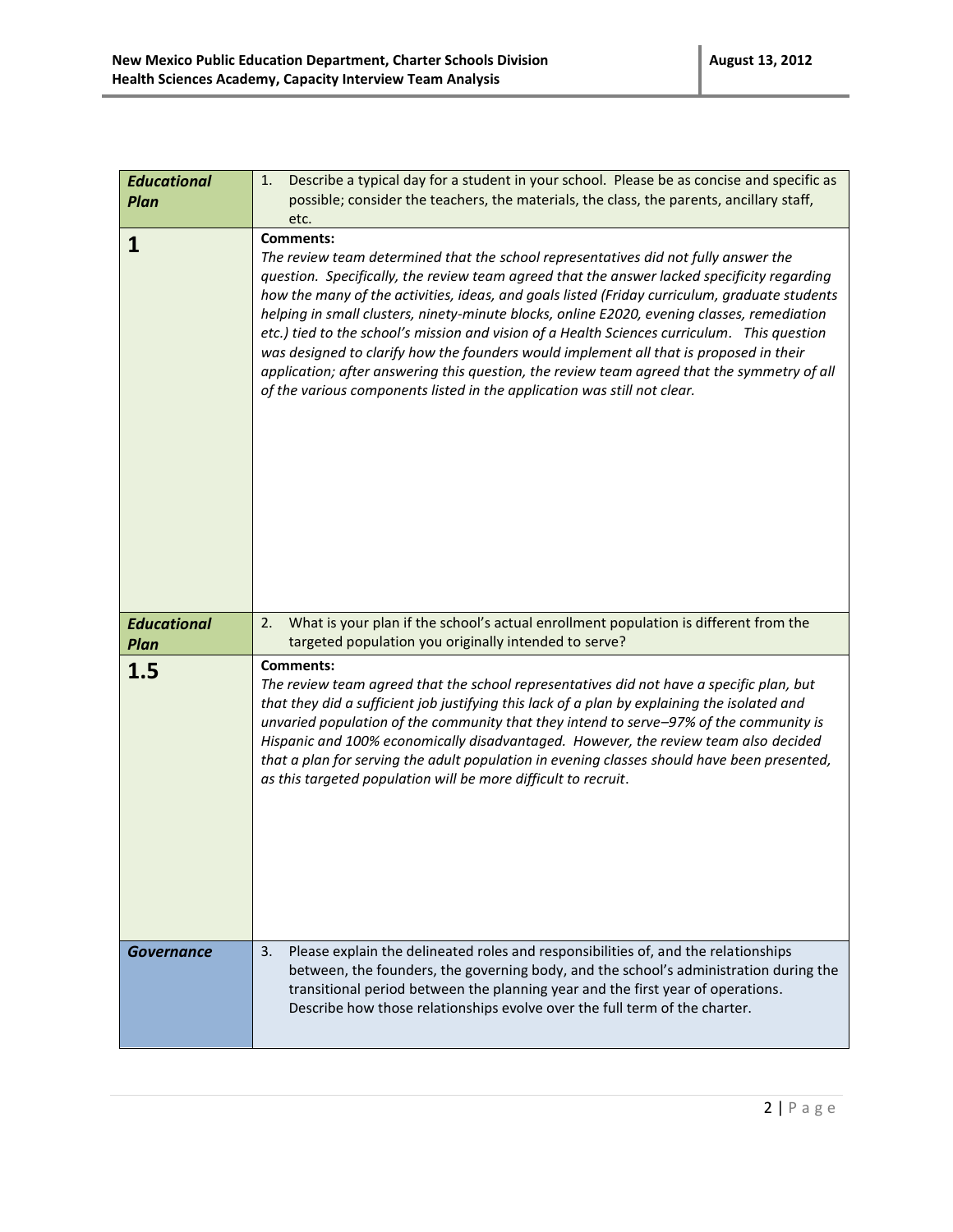| 1                 | <b>Comments:</b><br>The review team agreed that the school representatives' responses did not help to further<br>clarify the distinction between many of the involved parties-the health partners advising<br>the board, the committees of parents, students, community members, etc. The review team<br>noted that the representatives did not adequately clarify the specific steps to be taken<br>during the two time periods in question-the transitional period in the planning year and the<br>full term of the charter. |
|-------------------|--------------------------------------------------------------------------------------------------------------------------------------------------------------------------------------------------------------------------------------------------------------------------------------------------------------------------------------------------------------------------------------------------------------------------------------------------------------------------------------------------------------------------------|
| <b>Governance</b> | How does the school's governing body exercise its oversight and accountability? What<br>4.<br>does the governing body have oversight of?                                                                                                                                                                                                                                                                                                                                                                                       |
| 1                 | <b>Comments:</b><br>The review team agreed that the school representatives did an adequate job answering the<br>second piece of this question; however, they did not adequately answer the first part, by<br>explaining "how" the GB exercises its oversight and accountability. No tangible processes<br>were provided or in place.                                                                                                                                                                                           |
| <b>Facility</b>   | Describe your plan for acquiring a facility and ensuring that the facility meets<br>5.<br>educational occupancy standards required by applicable New Mexico construction<br>codes. Whose responsibility is it to carry out this major piece of opening a charter<br>school?                                                                                                                                                                                                                                                    |
| 2                 | Comments:<br>The review team decided that the school representatives presented adequate information<br>for this answer.                                                                                                                                                                                                                                                                                                                                                                                                        |
| <b>Facility</b>   | If you cannot find a building that meets PSFA approval, what is your next steps plan?<br>6.                                                                                                                                                                                                                                                                                                                                                                                                                                    |
| $\overline{2}$    | <b>Comments:</b>                                                                                                                                                                                                                                                                                                                                                                                                                                                                                                               |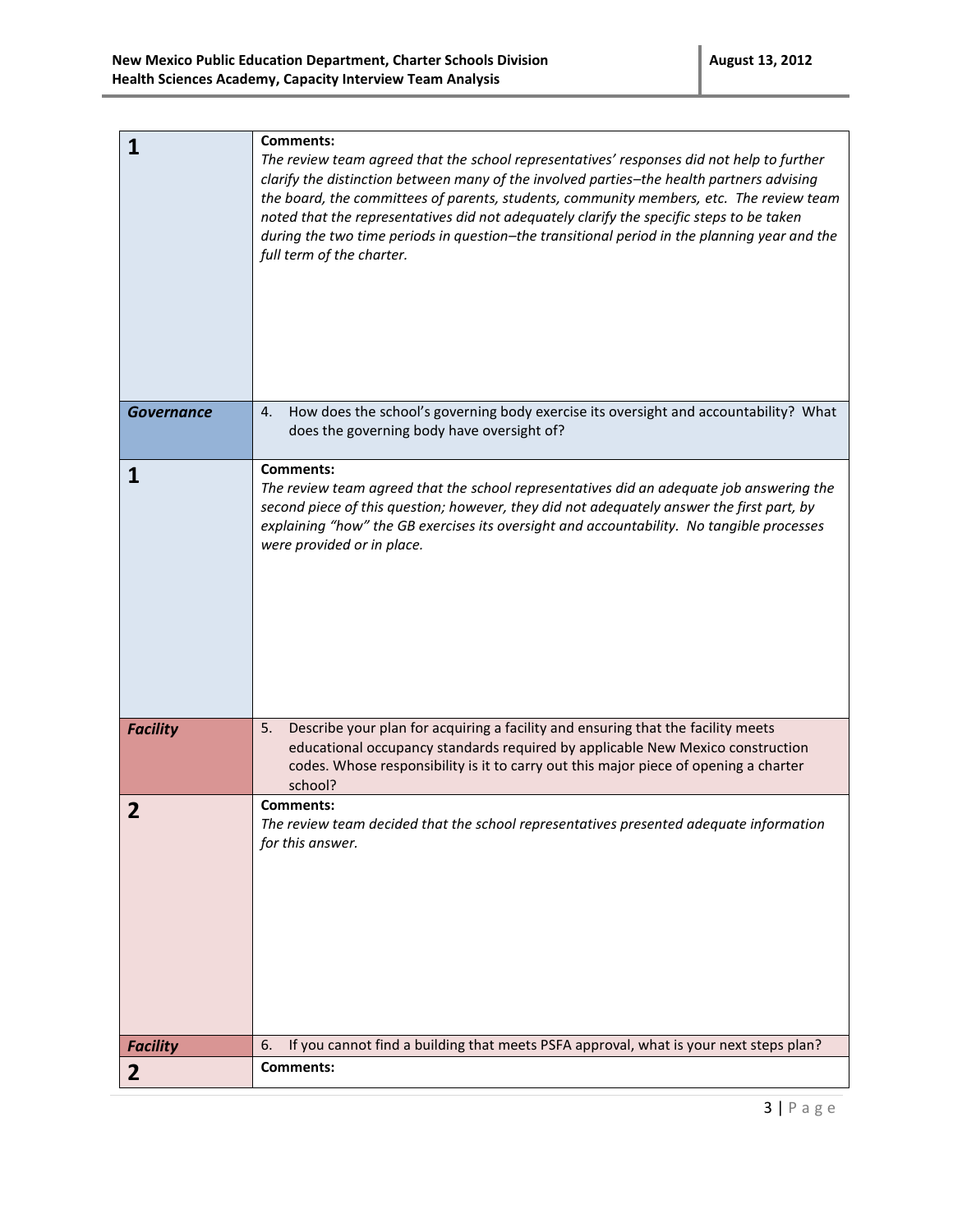|                     | The review team decided that the school representatives presented adequate information<br>for this answer.                                                                                                                                                                                                                                                                                                                                                                                   |
|---------------------|----------------------------------------------------------------------------------------------------------------------------------------------------------------------------------------------------------------------------------------------------------------------------------------------------------------------------------------------------------------------------------------------------------------------------------------------------------------------------------------------|
| <b>Finance</b>      | How are you going to open your school without federal start-up funds?<br>7.                                                                                                                                                                                                                                                                                                                                                                                                                  |
| 1.5                 | <b>Comments:</b><br>The school representatives began answering this question by reading off a list of letters of<br>support, once the review team redirected the representatives back to the question<br>regarding money, they did list some options regarding financial support—they have applied<br>for federal funds directly (84.282B) and they listed other foundations to which they plan to<br>apply for grants (Kellogg, New Mexico Community Foundation, and Healthy Futures Inc.). |
| <b>Finance</b>      | If something in your budget is not working as planned, for instance, you do not get the<br>8.<br>desired enrollment numbers for the first year, what will be your plan of action?                                                                                                                                                                                                                                                                                                            |
| $\overline{2}$      | <b>Comments:</b><br>The review team agreed that the school representatives did have a plan in place regarding<br>how to prioritize funding based on enrollment numbers.                                                                                                                                                                                                                                                                                                                      |
| <b>Policies and</b> | If your school requires a change to the original charter contract what is the process for<br>9.<br>your governing body to address that change?                                                                                                                                                                                                                                                                                                                                               |
| <b>Procedures</b>   |                                                                                                                                                                                                                                                                                                                                                                                                                                                                                              |
| 1                   | <b>Comments:</b>                                                                                                                                                                                                                                                                                                                                                                                                                                                                             |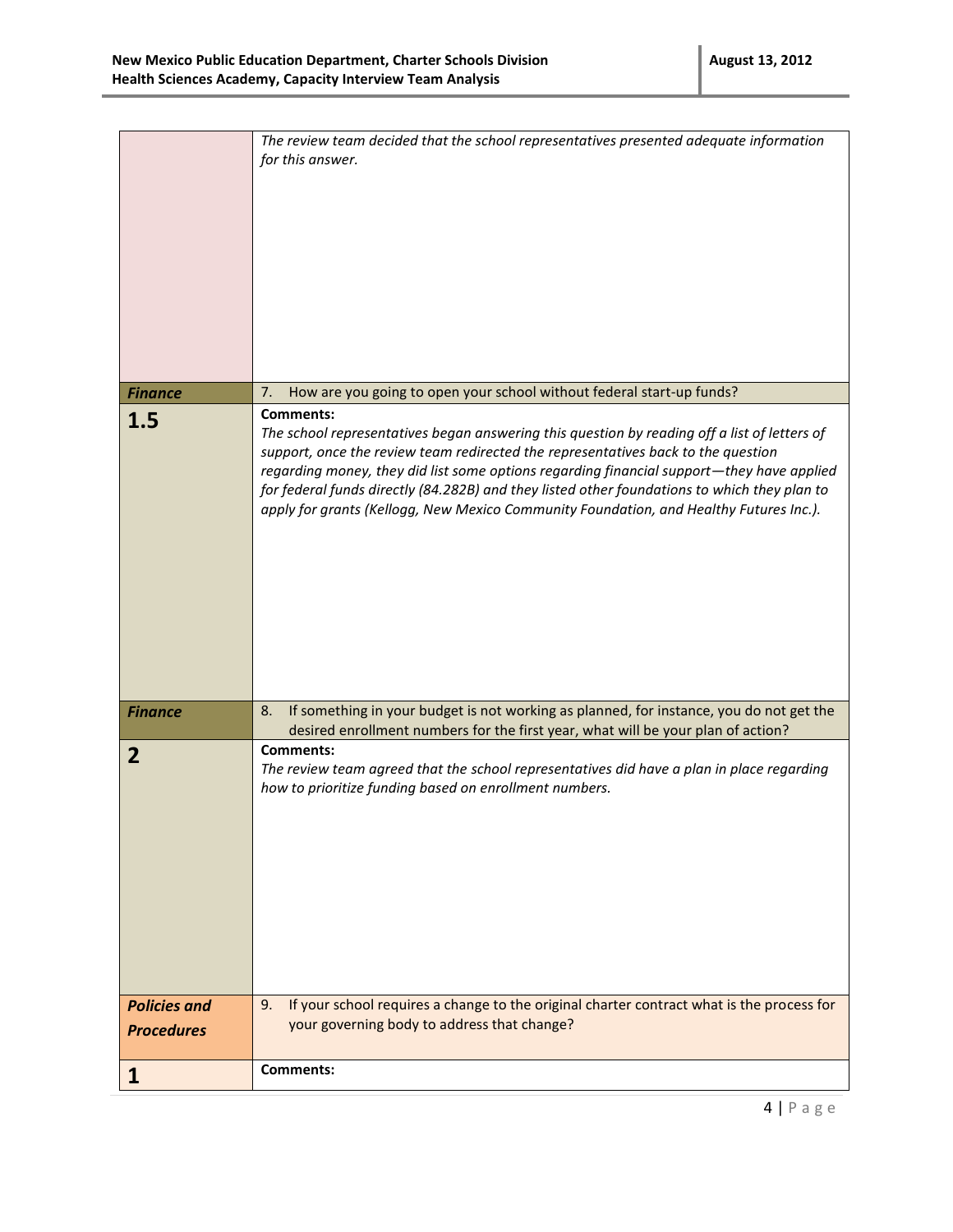|                                          | The review team agreed that the school representatives' responses were partially adequate.<br>The review team noted however that the representatives implied that these issues could be<br>taken care of on a "yearly" basis which indicated a lack of understanding regarding the<br>actual amount of time a GB may spend on processes having to do with charter contract<br>changes.                                                                                                                                                                   |
|------------------------------------------|----------------------------------------------------------------------------------------------------------------------------------------------------------------------------------------------------------------------------------------------------------------------------------------------------------------------------------------------------------------------------------------------------------------------------------------------------------------------------------------------------------------------------------------------------------|
| <b>Policies and</b><br><b>Procedures</b> | 10. What role do policies have in the operation of a school? What triggers the need for a<br>policy?                                                                                                                                                                                                                                                                                                                                                                                                                                                     |
| $\overline{2}$                           | <b>Comments:</b><br>The review team decided that the school representatives presented adequate information<br>for this answer.                                                                                                                                                                                                                                                                                                                                                                                                                           |
| <b>Policies and</b><br><b>Procedures</b> | 11. What do you anticipate your process will be for developing policies? How will you<br>ensure that your policies and procedures are not only compliant, but current and<br>effective?                                                                                                                                                                                                                                                                                                                                                                  |
| 1.5                                      | <b>Comments:</b><br>The review team determined that the school representatives were prepared to ensure that<br>all policies were compliant, current, and effective. However, the review team noted that<br>three GB members are outside of the Gadsden area, which is concerning regarding the<br>school representatives' answer to the "process" for "developing policies." The review team<br>agreed that if out-of-area GB members form the majority of the GB then it may be<br>problematic and may require legal review if this school is approved. |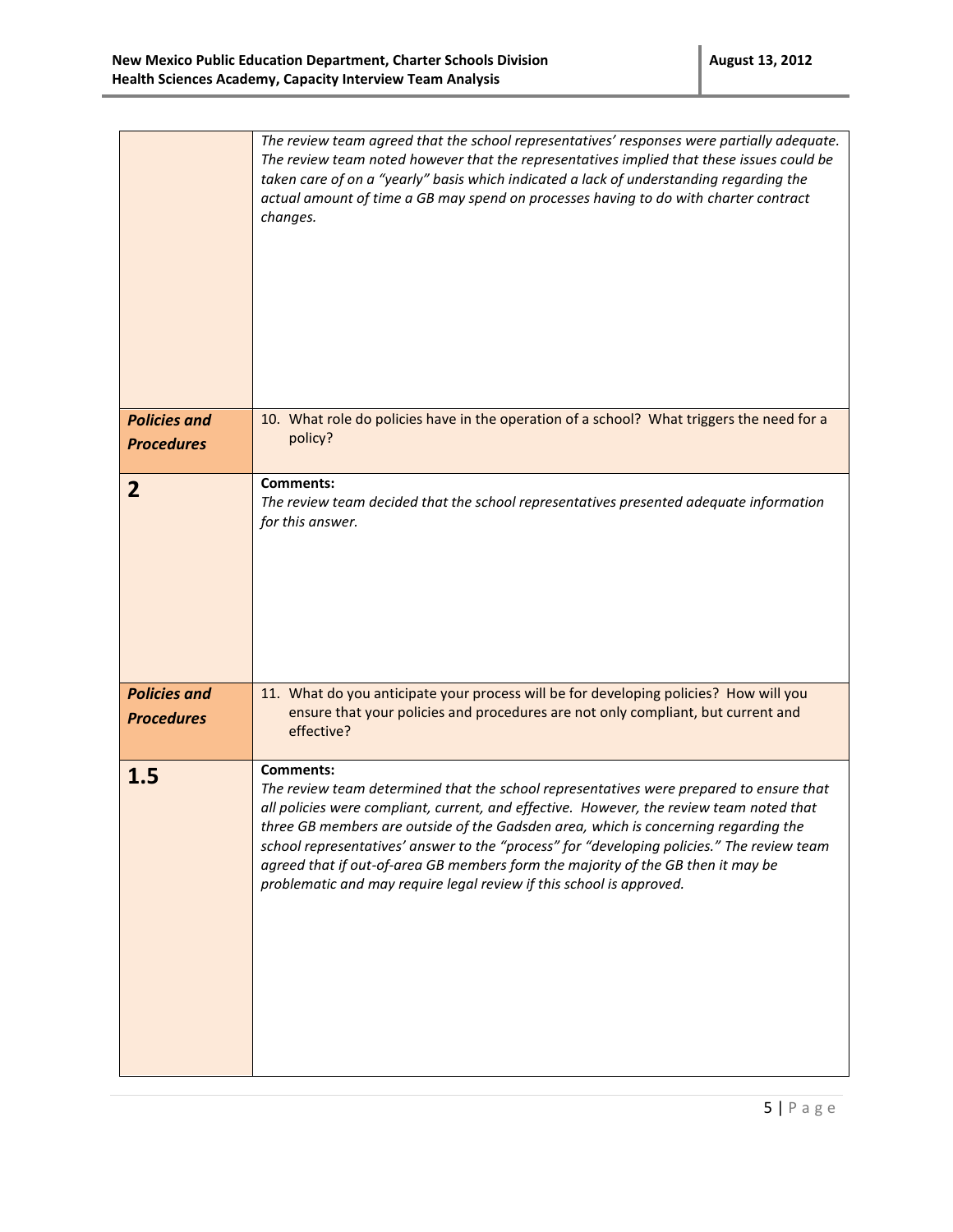| <b>Planning Year</b>                                                                     | 12. What major challenges do you anticipate during the planning year as you work to open<br>a new school? How do you envision organizing yourselves to carry out the tasks<br>required to open a school?                                                                                                                                                                                                                                                                                                                                                                                                                                                                                                                             |
|------------------------------------------------------------------------------------------|--------------------------------------------------------------------------------------------------------------------------------------------------------------------------------------------------------------------------------------------------------------------------------------------------------------------------------------------------------------------------------------------------------------------------------------------------------------------------------------------------------------------------------------------------------------------------------------------------------------------------------------------------------------------------------------------------------------------------------------|
| 1                                                                                        | <b>Comments:</b><br>The review team agreed that the answer to the first part of the question was sufficient.<br>However, the school representatives' answer regarding the organization of carrying out<br>tasks was concerning. The school representatives still did not present a specific<br>description/distinction between the levels of influence and leadership in the school. The<br>representatives mentioned several groups and entities involved in carrying out the tasks of<br>opening a new school (Healthy Futures Inc., founders, parents, etc.), but did not describe<br>the relationship between, and processes for, distinguishing all of these entities.                                                          |
| <b>Review Team's</b><br><b>Individualized</b><br><b>Question:</b><br><b>Organization</b> | 13. Please describe the entity "Healthy Futures Inc." and how it plays a role in the future of<br>the Health Sciences Academy. In your answer it would be helpful if you addressed the<br>members of Healthy Futures, its current role in Gadsden, and how the members of<br>Healthy Futures relate to the HSA governing body and administration.                                                                                                                                                                                                                                                                                                                                                                                    |
| $\mathbf{1}$                                                                             | <b>Comments:</b><br>The review team agreed that there were conflicting responses among the school<br>representatives for this answer. Many individuals emphasized that Healthy Futures would<br>serve as nothing but an advisory group or "resource" to the school as well as a "revenue<br>stream" for the school's finances. At the same time the representatives mentioned that<br>Healthy Futures would be involved in the hiring of the of the school's administration. The<br>review team noted that this question was created due to the raised concerns between this<br>entity and the school illuminated within the application itself; however, the answers<br>provided to this question did not eliminate those concerns. |
| <b>Review Team's</b>                                                                     | 14. The application distinguishes between day school and evening school enrollment.                                                                                                                                                                                                                                                                                                                                                                                                                                                                                                                                                                                                                                                  |